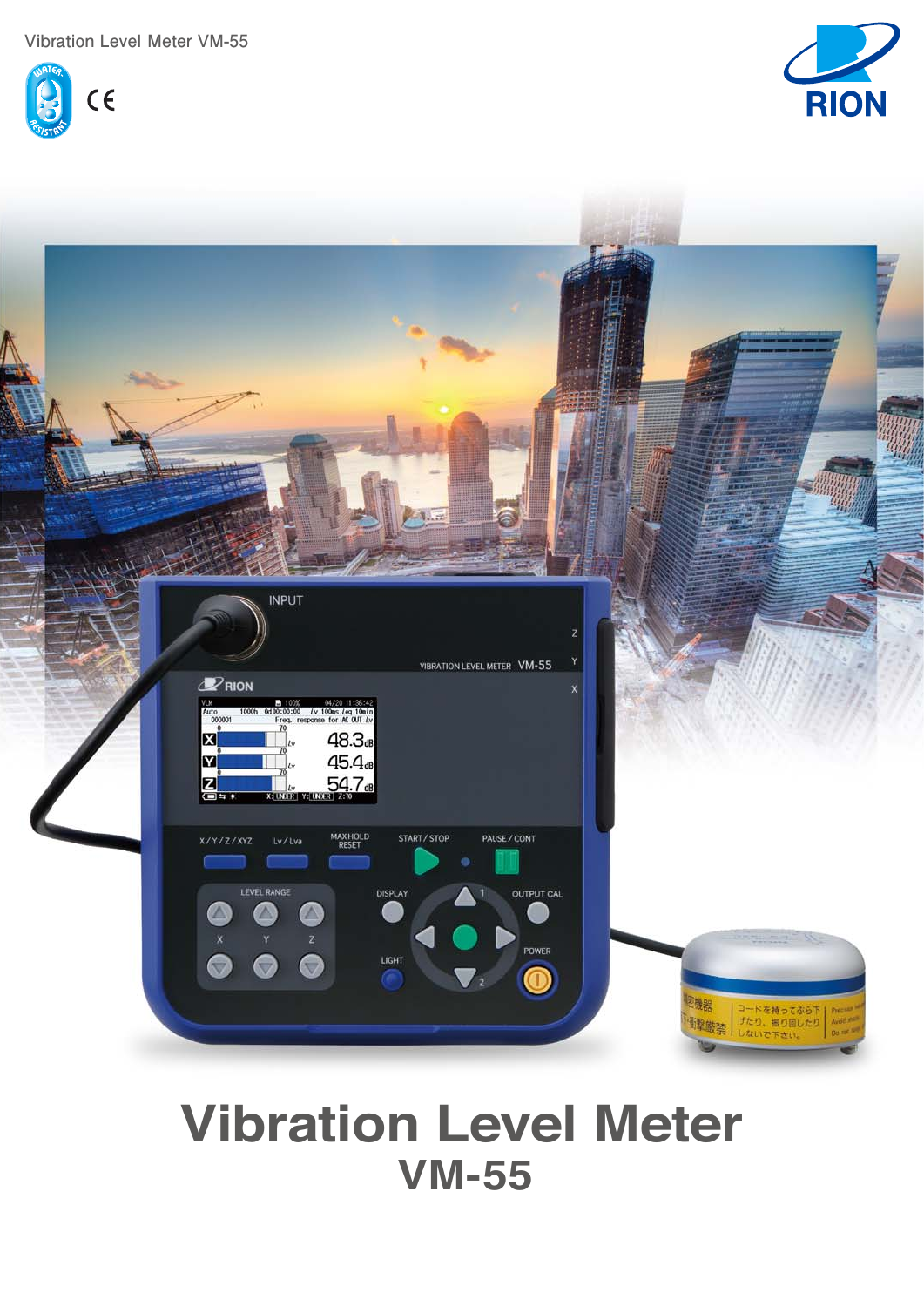# **Vibration Level Meter VM-55**

# **List of option program functions**

The following functions can be added by installing optional programs.



**When the VX-55EX program has been installed**\***, the VX-55WR and VX-55RT can be added.**



# **Waveform Recording Program cording 1/3 Octa VX-55WR**



Enables simultaneous vibration level processing and waveform recording. Recorded data can be analyzed on a computer, for example to perform frequency analysis. (Non-compressed WAVE files)

The VX-55WR program is supplied on a 2 GB SD card. After installation, the card can be used as a 2 GB SD memory card.

| 1 kHz sampling. 24 bit or 16 bit selectable. |                     |                     |                      |  |  |
|----------------------------------------------|---------------------|---------------------|----------------------|--|--|
| Max. recording time (at 16 bit)              |                     |                     |                      |  |  |
| Memory card<br>Sampling frequency            | 512 MB              | $2$ GB              | 32 GB                |  |  |
| 1 kHz                                        | Approx.<br>13 hours | Approx.<br>55 hours | Approx.<br>950 hours |  |  |

| Functions: Auto store function (instantaneous value/processing values) /<br>Marker function / Comparator function / Continuous data output function |                |                |  |  |
|-----------------------------------------------------------------------------------------------------------------------------------------------------|----------------|----------------|--|--|
|                                                                                                                                                     |                |                |  |  |
| Program type<br><b>Added function</b>                                                                                                               | <b>VX-55WR</b> | <b>VX-55RT</b> |  |  |
| Vibration waveform monitor (waveform recording)                                                                                                     |                |                |  |  |
| 1/3 octave band analysis                                                                                                                            |                |                |  |  |
| 1/3 octave band filter output                                                                                                                       |                |                |  |  |

# **1/3 Octave Real-time Analysis Program VX-55RT**



Enables real time 1/3 octave band analysis. Saved analysis results can be reloaded later for display.

The VX-55RT program is supplied on a 512 MB SD card. After installation, the card can be used as a 512 MB SD memory card.



**INPLIT** 

 $49.8<sub>st</sub>$  $41.1<sub>dB</sub>$ 52.1e

**DISPLAY** 

START / STOP

**MAX HOLD** 

LIGH<sub>1</sub>

**VIBRATION** 

PAUS

PRION

 $Lv/lva$ 

**Y/Z/XYZ** 

1/3 octave band analysis screen (simulated)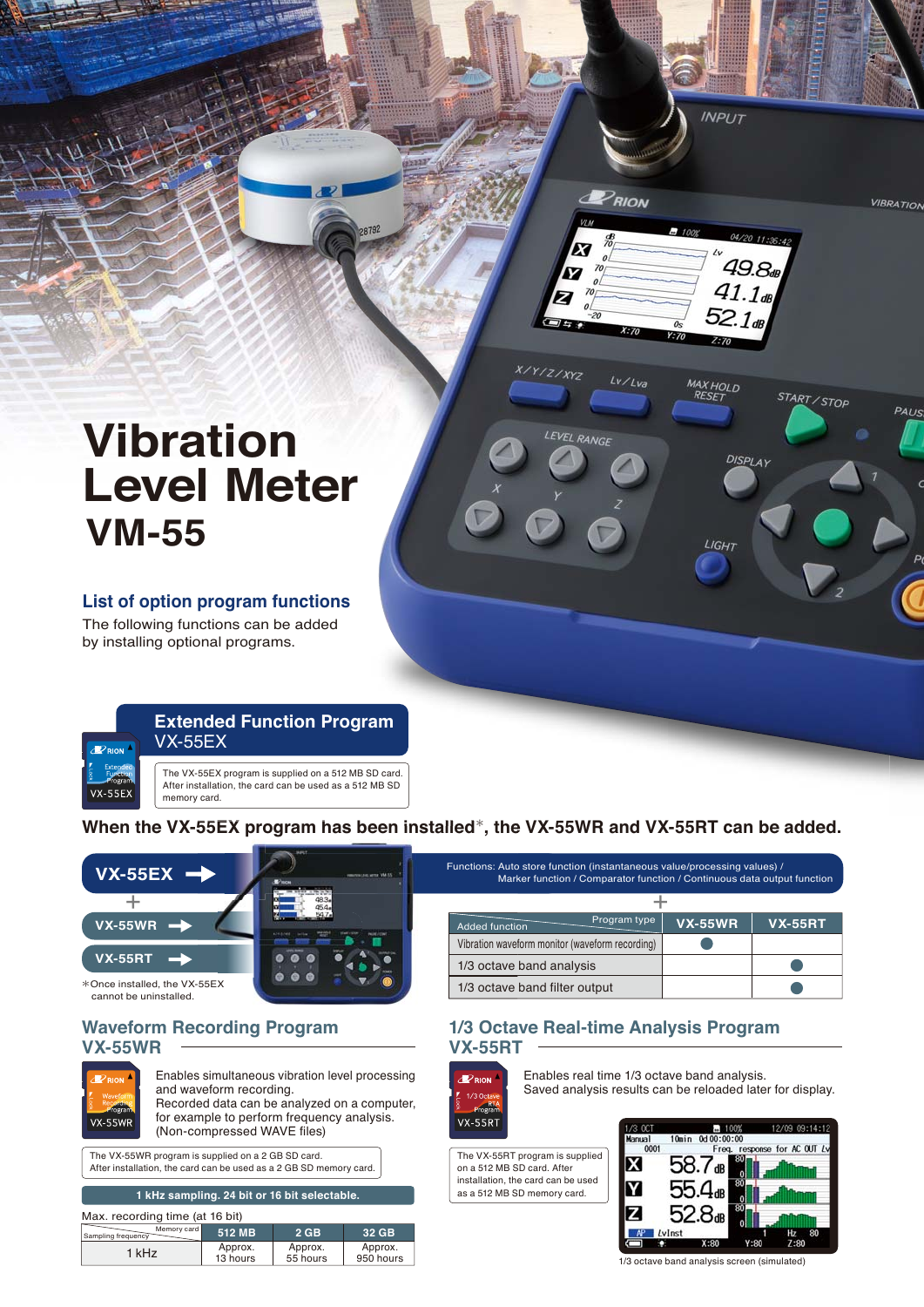**The Vibration Level Meter VM-55 is compliant with JIS C 1510: 1995 and JIS C 1517: 2014.**

**The unit is equipped to measure the instantaneous value for vibration level and vibration acceleration level, as well as the time percentile level, time averaged level, maximum and minimum values in three axes simultaneously.**

### [**Improved functions from predecessor model VM-53/VM-53A**]



**Simultaneous measurement of vibration level (***L***v**),**and vibration acceleration level (***L***va**)



**Support for high capacity SD cards up to 32 GB** (Measurement data are output as CSV files, which



## can be handled by spreadsheet software such as Excel.) **Support for added functions via option programs**

ong-term automated recording for continuous data Comparator output Simultaneous real time 1/3 octave band analysis for 3 axes Simultaneous waveform recording for 3 axes



**Support for communication with a computer USB port,** エ**/O port USB p**



### **Use as USB storage a supported suppo** (Recognized as removable disk) (Recogn



**27 hours of measurement hou operation with IEC R6 operat [size AA] batteries (alkaline or nickel-hydride rechargeable)**



**Dust and water proofing IP54 rating (for main unit)**

**System Configuration** (Equipment besides main unit, PV-83C, and EC-54S is optional.)



\*Four IEC R20 (size D) alkaline batteries,Depending on recording settings

#### **Data Management Software for Environmental Measurement AS-60VM**

#### **(With vibration level data management software)**

Manage data collected with VM-55 + VX-55EX in a computer.

■ Allows use of auto stored data for simultaneous display of time-level and graph, simultaneous display of multiple channels, graph overlay, various types of processing operations, and report creation.



LEVEL METER VM-55

 $\frac{E}{C}$ CONT

UTPUT CAL

**WER** 

#### **Data Management Software for Environmental Measurement AS-60VMRT**

**(With 1/3 octave vibration level data management software)**

- Manage data collected with VM-55 + VX-55EX<br>- + VX-55RT in a computer.
- Allows use of auto stored 1/3 octave band data П for graph display of 1/3 octave band analysis results, various types of processing operations, and report creation.





Allows use of WAVE files recorded with VM-55 + VX-55EX + VX-55WR for graph display, level processing, frequency analysis (octave band analysis / FFT analysis), file output and playback.



AS-60VM AS-70 AS-60VMRT